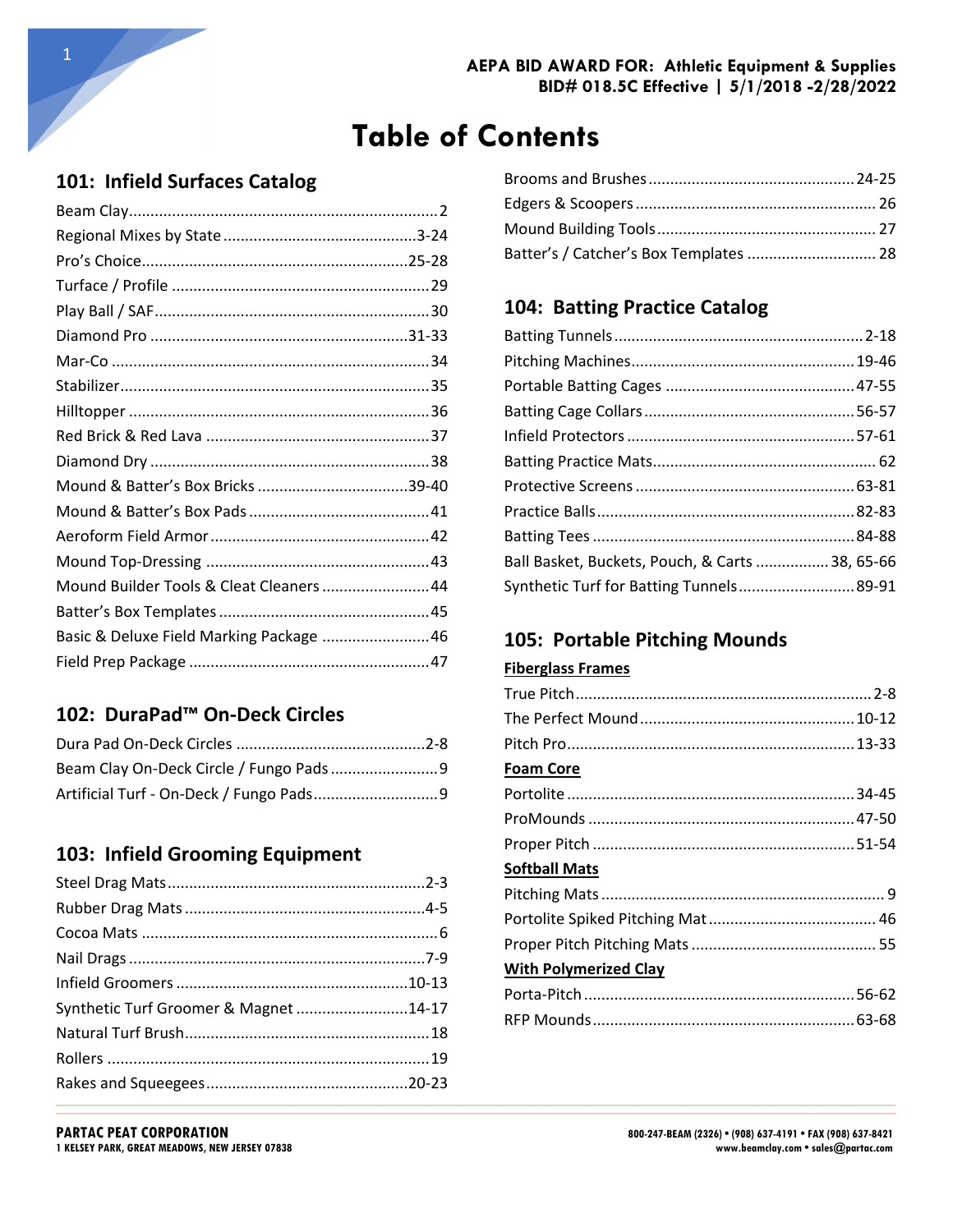$\_$  ,  $\_$  ,  $\_$  ,  $\_$  ,  $\_$  ,  $\_$  ,  $\_$  ,  $\_$  ,  $\_$  ,  $\_$  ,  $\_$  ,  $\_$  ,  $\_$  ,  $\_$  ,  $\_$  ,  $\_$  ,  $\_$  ,  $\_$  ,  $\_$  ,  $\_$  ,  $\_$  ,  $\_$  ,  $\_$  ,  $\_$  ,  $\_$  ,  $\_$  ,  $\_$  ,  $\_$  ,  $\_$  ,  $\_$  ,  $\_$  ,  $\_$  ,  $\_$  ,  $\_$  ,  $\_$  ,  $\_$  ,  $\_$  ,

### **106A: Hollywood Base Catalog**

| Original Jack Corbett® MLB® Hollywood Bases® 2       |
|------------------------------------------------------|
| Hollywood <sup>®</sup> Impact Bases                  |
|                                                      |
| Hollywood® Slider & Base Caddy & Base Accessories  4 |
|                                                      |
|                                                      |
|                                                      |
|                                                      |
|                                                      |
| Installation Instructions for Ground Anchors 10      |
|                                                      |
| Big League Base Plugs with Bristles  11              |
|                                                      |

#### **106B: Soft Touch Bases**

| "T" Series Bases for Synthetic Turf 12 |  |
|----------------------------------------|--|
|                                        |  |

#### **106C: Rogers Bases**

| Rogers Break Away Bases - Complete Base System2     |  |
|-----------------------------------------------------|--|
| Rogers Break Away Bases - Replacement Components .2 |  |
|                                                     |  |
|                                                     |  |
|                                                     |  |

### **106D: Adams / Bolco Bases**

## **106E: CHAMPRO – Bases, Pitching**

#### **Rubbers, Home Plates**

## **107A: Field Marking Dry Line & Permanent Foul Line**

| Rogers Break Away Bases DBL. First Base2 |                                        |  |
|------------------------------------------|----------------------------------------|--|
|                                          |                                        |  |
|                                          |                                        |  |
|                                          |                                        |  |
| 106D: Adams / Bolco Bases                | NewStripe NewLiner Dry Line Markers  8 |  |
|                                          |                                        |  |
|                                          |                                        |  |
|                                          |                                        |  |
|                                          |                                        |  |

**PARTAC PEAT CORPORATION**<br>
1 BOO-247-BEAM (2326) • (908) 637-4191 • FAX (908) 637-8421<br> **1 KELSEY PARK, GREAT MEADOWS, NEW JERSEY 07838**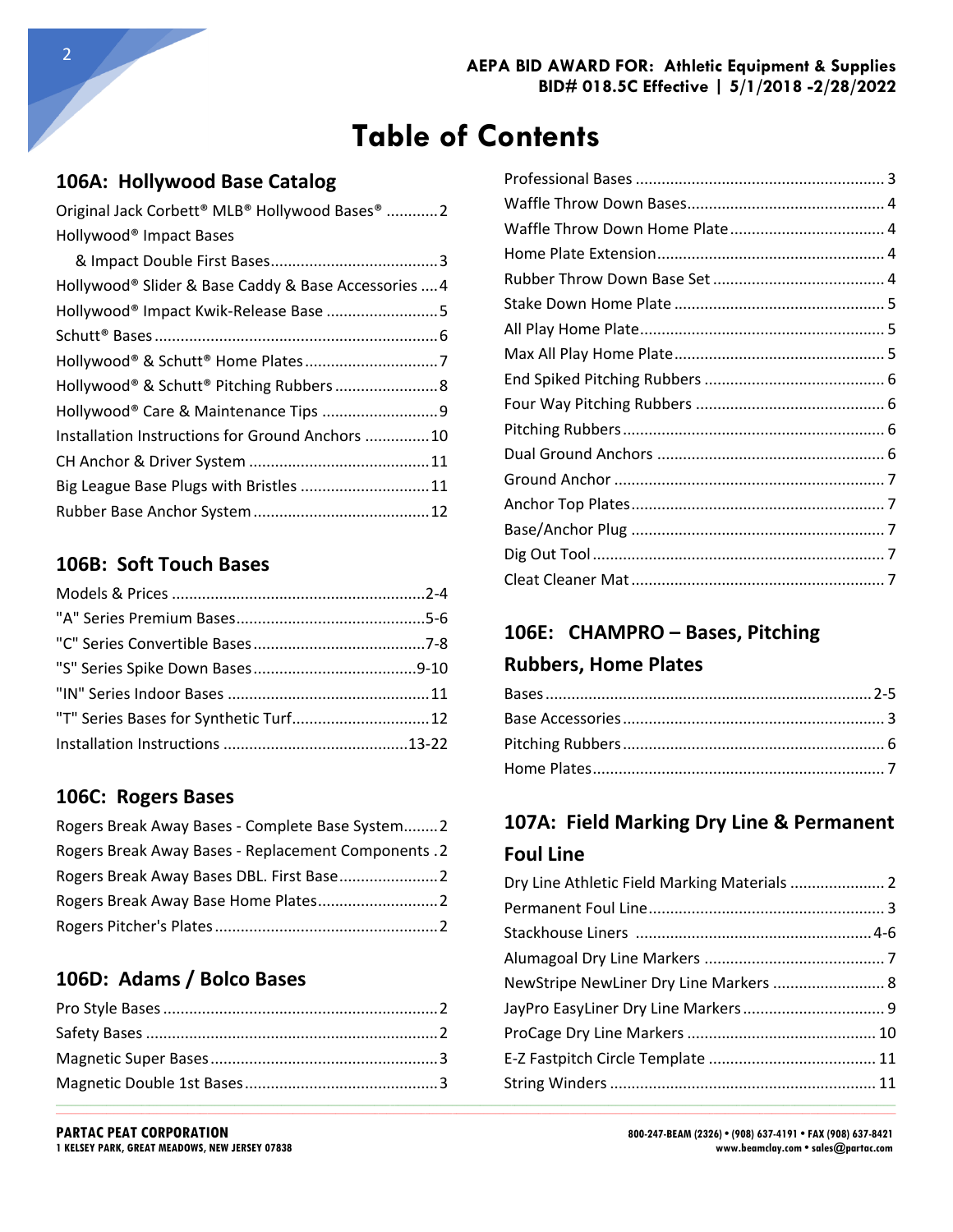**\_\_\_\_\_\_\_\_\_\_\_\_\_\_\_\_\_\_\_\_\_\_\_\_\_\_\_\_\_\_\_\_\_\_\_\_\_\_\_\_\_\_\_\_\_\_\_\_\_\_\_\_\_\_\_\_\_\_\_\_\_\_\_\_\_\_\_\_\_\_\_\_\_\_\_\_\_\_\_\_\_\_\_\_\_\_\_\_\_\_\_\_\_\_\_\_\_\_\_\_\_\_\_\_\_\_\_\_\_\_\_\_\_\_\_\_\_\_\_\_\_\_\_\_\_\_\_\_\_\_\_\_\_\_\_\_\_\_\_\_\_\_\_\_\_\_\_\_\_\_\_\_\_\_\_\_\_\_\_\_\_\_\_\_\_\_\_\_\_\_\_\_\_\_\_\_\_\_\_\_\_\_\_\_\_\_\_\_\_\_\_\_\_\_\_\_\_\_\_\_\_\_\_\_\_\_\_\_\_\_\_\_\_\_\_\_**  $\_$  ,  $\_$  ,  $\_$  ,  $\_$  ,  $\_$  ,  $\_$  ,  $\_$  ,  $\_$  ,  $\_$  ,  $\_$  ,  $\_$  ,  $\_$  ,  $\_$  ,  $\_$  ,  $\_$  ,  $\_$  ,  $\_$  ,  $\_$  ,  $\_$  ,  $\_$  ,  $\_$  ,  $\_$  ,  $\_$  ,  $\_$  ,  $\_$  ,  $\_$  ,  $\_$  ,  $\_$  ,  $\_$  ,  $\_$  ,  $\_$  ,  $\_$  ,  $\_$  ,  $\_$  ,  $\_$  ,  $\_$  ,  $\_$  ,

| Basic & Deluxe Field Marking Package  13 |  |
|------------------------------------------|--|

# **107B: Natural Turf Wet Line Marking Materials, Equipment & Stencils**

| Aerosol Can Athletic Paint Striping Machine 8 |  |
|-----------------------------------------------|--|
|                                               |  |
|                                               |  |
| Newstripe PolyTough™ Stencils25-30            |  |
|                                               |  |

### **107C: Marking Systems & Tape Measures**

| MarkSmart Lining Systems & Components 2-5           |  |
|-----------------------------------------------------|--|
| CHAMPRO Football Yard Markers, Pylons, Deluxe Down  |  |
|                                                     |  |
|                                                     |  |
|                                                     |  |
| JAYPRO Soccer Corner Flags, Coaching Sticks, Cones, |  |
|                                                     |  |
| Measuring Wheel, Standard Duty Tape Measures &      |  |
|                                                     |  |

### **108: Foul Poles**

### **109: Rain Cover Catalog**

| AER-FLO PRO-Tector™ Full Field Rain Covers 3 |  |
|----------------------------------------------|--|
|                                              |  |
|                                              |  |
|                                              |  |
|                                              |  |
|                                              |  |

# **110: Drying Agents & Water Removal Catalog**

# **111: Water Hoses & Facilities Supplies Catalog**

| Quick Coupler Valve, Key, & Swivel 3 |  |
|--------------------------------------|--|
|                                      |  |
|                                      |  |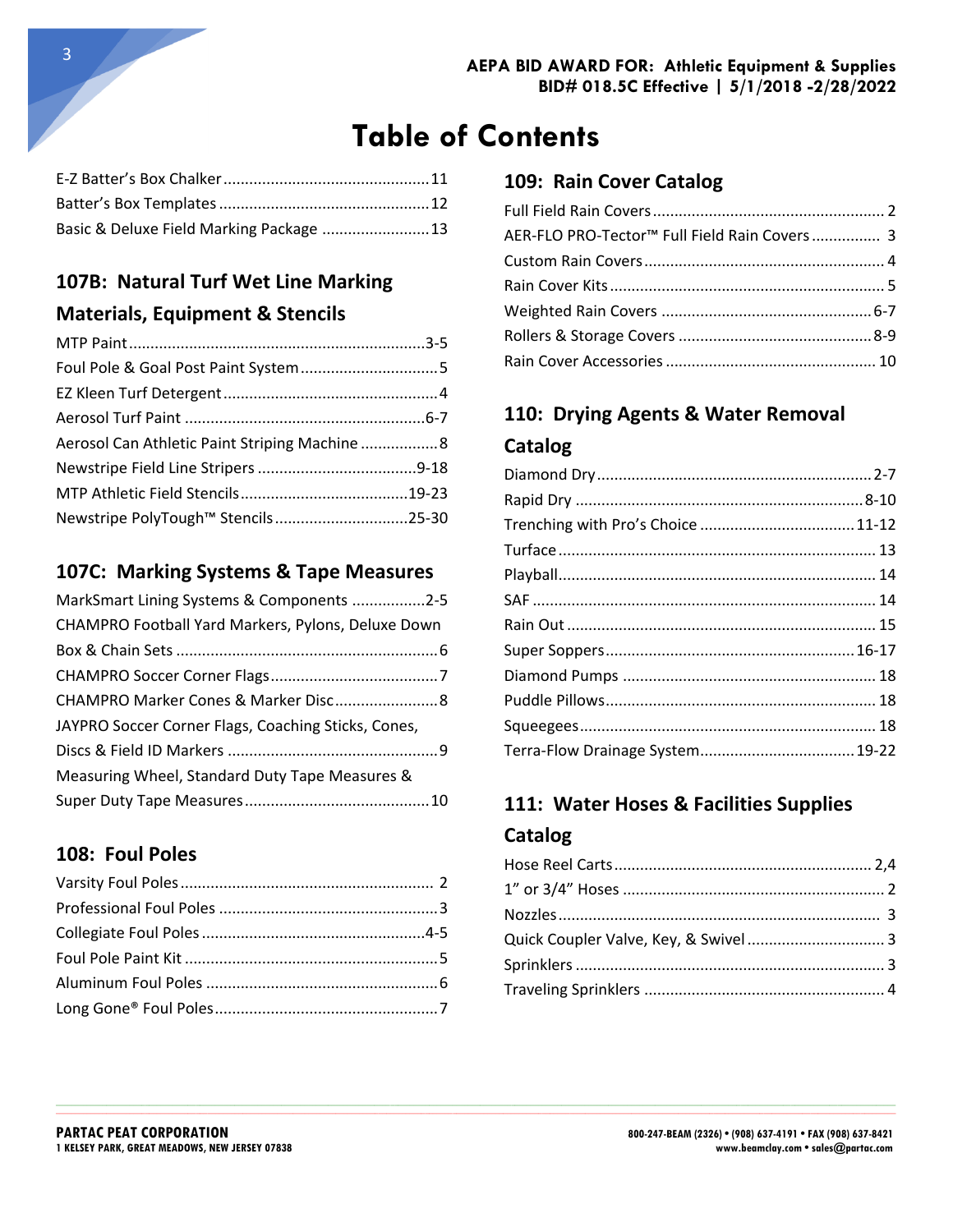**\_\_\_\_\_\_\_\_\_\_\_\_\_\_\_\_\_\_\_\_\_\_\_\_\_\_\_\_\_\_\_\_\_\_\_\_\_\_\_\_\_\_\_\_\_\_\_\_\_\_\_\_\_\_\_\_\_\_\_\_\_\_\_\_\_\_\_\_\_\_\_\_\_\_\_\_\_\_\_\_\_\_\_\_\_\_\_\_\_\_\_\_\_\_\_\_\_\_\_\_\_\_\_\_\_\_\_\_\_\_\_\_\_\_\_\_\_\_\_\_\_\_\_\_\_\_\_\_\_\_\_\_\_\_\_\_\_\_\_\_\_\_\_\_\_\_\_\_\_\_\_\_\_\_\_\_\_\_\_\_\_\_\_\_\_\_\_\_\_\_\_\_\_\_\_\_\_\_\_\_\_\_\_\_\_\_\_\_\_\_\_\_\_\_\_\_\_\_\_\_\_\_\_\_\_\_\_\_\_\_\_\_\_\_\_\_**  $\_$  ,  $\_$  ,  $\_$  ,  $\_$  ,  $\_$  ,  $\_$  ,  $\_$  ,  $\_$  ,  $\_$  ,  $\_$  ,  $\_$  ,  $\_$  ,  $\_$  ,  $\_$  ,  $\_$  ,  $\_$  ,  $\_$  ,  $\_$  ,  $\_$  ,  $\_$  ,  $\_$  ,  $\_$  ,  $\_$  ,  $\_$  ,  $\_$  ,  $\_$  ,  $\_$  ,  $\_$  ,  $\_$  ,  $\_$  ,  $\_$  ,  $\_$  ,  $\_$  ,  $\_$  ,  $\_$  ,  $\_$  ,  $\_$  ,

## **112A: Aluminum Benches & Picnic Tables Catalog**

### **112B: Aluminum Bleacher Catalog**

| Low Rise, Non-Elevated, Elevated 42 |
|-------------------------------------|
|                                     |
|                                     |

### **113A: Backstops**

|--|--|

# **113B: Backstop, Wall, Rail and Post**

### **Padding Catalog**

#### **114: Fence Guards**

| Econo Guards (Corrugated / Poly-Cap) 3 |  |
|----------------------------------------|--|
|                                        |  |
|                                        |  |
|                                        |  |
|                                        |  |
|                                        |  |

### **115: Windscreen Catalog**

| Tuff Print Letters, Numbers, & Logos  11      |  |
|-----------------------------------------------|--|
|                                               |  |
|                                               |  |
|                                               |  |
| How to Measure for you Fence's Windscreen  22 |  |
|                                               |  |
| Batting Tunnel / Batting Cage Target Backdrop |  |
|                                               |  |
|                                               |  |

### **116: Ball & Barrier Netting**

# **117: Portable Safety / Crown Control Fencing Catalog**

| Grand Slam Fencing™                                    |  |
|--------------------------------------------------------|--|
|                                                        |  |
|                                                        |  |
| SportPanel <sup>™</sup> - Portable Outfield Fencing  8 |  |

4

**1 KELSEY PARK, GREAT MEADOWS, NEW JERSEY 07838**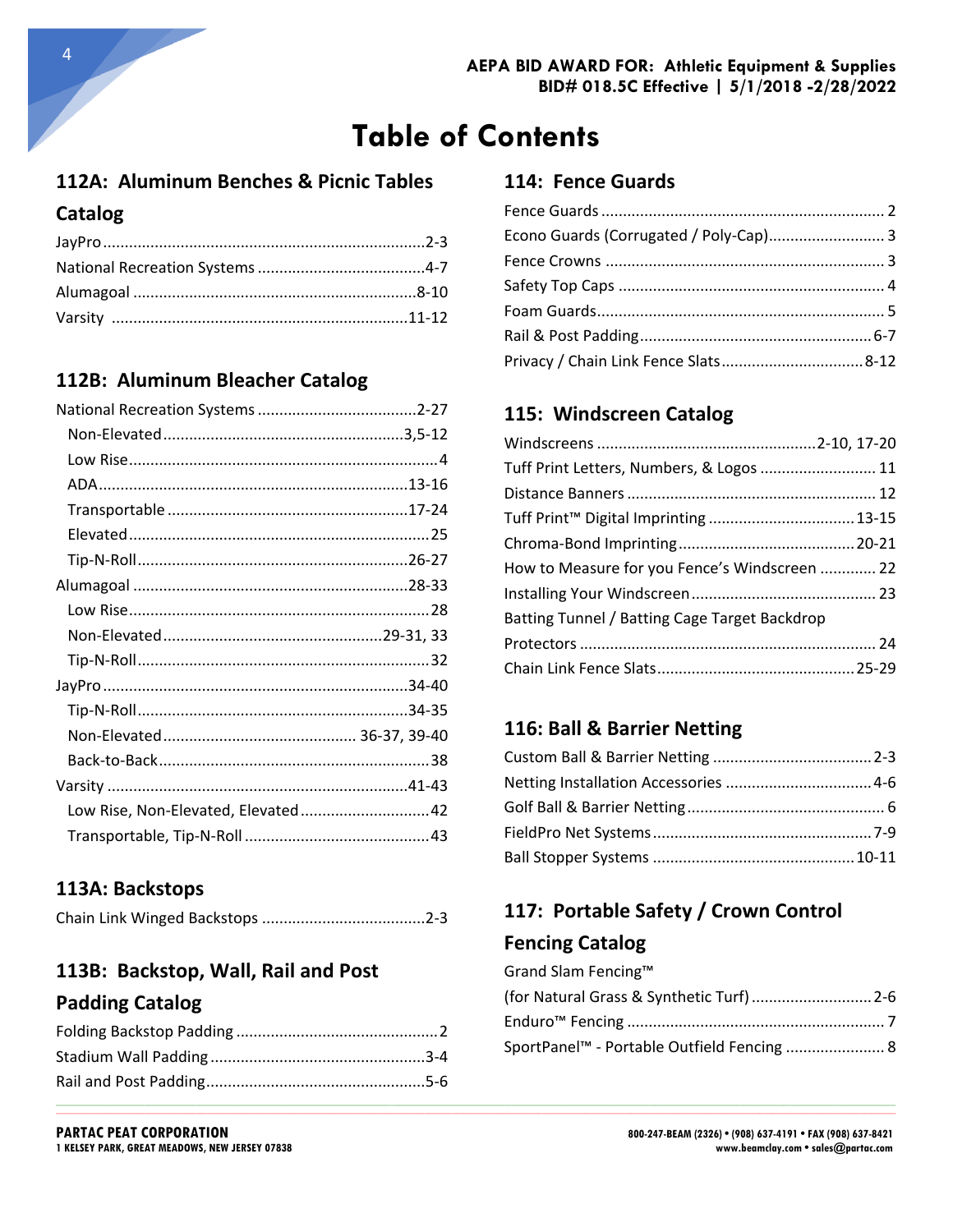## **118: Baseballs, Softballs, Misc. Supplies**

| Champro Baseballs-Game, Practice, |  |
|-----------------------------------|--|
|                                   |  |
| Champro Softballs-Game, Practice, |  |
|                                   |  |
|                                   |  |
|                                   |  |
|                                   |  |
|                                   |  |
|                                   |  |
|                                   |  |

# **119: PARTAC® Golf & Athletic Field Turf Top-Dressings, Construction Mixes, Sands, & Landscape Materials**

| Top-Dressing Sands, Fairway Sands, Bunker / Trap     |
|------------------------------------------------------|
|                                                      |
| Colored Sands & Divot Repair Mixes 4-6               |
|                                                      |
|                                                      |
| Planting Mixes: Sphagnum Peat Moss, Reed-Sedge Peat, |
|                                                      |
| Landscape Materials: Mulches, Crumb Rubber,          |
|                                                      |
| White Beach / Playground Sands, Drainage Sands,      |
| "Delaware River Rounds" Landscape Stones12           |
|                                                      |
|                                                      |
|                                                      |

### **120: Geotextile Catalog**

| Winter Turf Blankets - Typar® & SOL-Aer® 4-6 |  |
|----------------------------------------------|--|
|                                              |  |

### **121: Turf Protection Catalog**

| Bench Zone™ Sideline Covers & Chroma Bond         |  |
|---------------------------------------------------|--|
|                                                   |  |
|                                                   |  |
| Polypro for Concerts, Graduations & Other Special |  |
|                                                   |  |
| Enkamat for Concerts, Graduations & Other Special |  |
|                                                   |  |

## **122: Synthetic Turf Catalog**

| Synthetic Turf Grooming Equipment 18-20          |  |
|--------------------------------------------------|--|
|                                                  |  |
|                                                  |  |
|                                                  |  |
| Landscaping, Playground or Pet Turf 41-47        |  |
| P.DRAIN Dog Park Drainage System for Pet Turf 48 |  |
|                                                  |  |
| Tape, Glue, Cleaners, Velcro & Foam Playground   |  |
|                                                  |  |

### **2: Bocce Court Surfacing**

**\_\_\_\_\_\_\_\_\_\_\_\_\_\_\_\_\_\_\_\_\_\_\_\_\_\_\_\_\_\_\_\_\_\_\_\_\_\_\_\_\_\_\_\_\_\_\_\_\_\_\_\_\_\_\_\_\_\_\_\_\_\_\_\_\_\_\_\_\_\_\_\_\_\_\_\_\_\_\_\_\_\_\_\_\_\_\_\_\_\_\_\_\_\_\_\_\_\_\_\_\_\_\_\_\_\_\_\_\_\_\_\_\_\_\_\_\_\_\_\_\_\_\_\_\_\_\_\_\_\_\_\_\_\_\_\_\_\_\_\_\_\_\_\_\_\_\_\_\_\_\_\_\_\_\_\_\_\_\_\_\_\_\_\_\_\_\_\_\_\_\_\_\_\_\_\_\_\_\_\_\_\_\_\_\_\_\_\_\_\_\_\_\_\_\_\_\_\_\_\_\_\_\_\_\_\_\_\_\_\_\_\_\_\_\_\_**  $\_$  ,  $\_$  ,  $\_$  ,  $\_$  ,  $\_$  ,  $\_$  ,  $\_$  ,  $\_$  ,  $\_$  ,  $\_$  ,  $\_$  ,  $\_$  ,  $\_$  ,  $\_$  ,  $\_$  ,  $\_$  ,  $\_$  ,  $\_$  ,  $\_$  ,  $\_$  ,  $\_$  ,  $\_$  ,  $\_$  ,  $\_$  ,  $\_$  ,  $\_$  ,  $\_$  ,  $\_$  ,  $\_$  ,  $\_$  ,  $\_$  ,  $\_$  ,  $\_$  ,  $\_$  ,  $\_$  ,  $\_$  ,  $\_$  ,

| Constructing & Maintaining a "Fast-Dry" Bocce Court 3 |  |
|-------------------------------------------------------|--|
| Beam Clay® Natural Clay Bocce Court Surfaces  4       |  |
| Bocce Court "Fast-Dry" Clay Surfaces 4                |  |
| Bocce Court Top-Dressings for Natural Clay 4          |  |
|                                                       |  |
|                                                       |  |
|                                                       |  |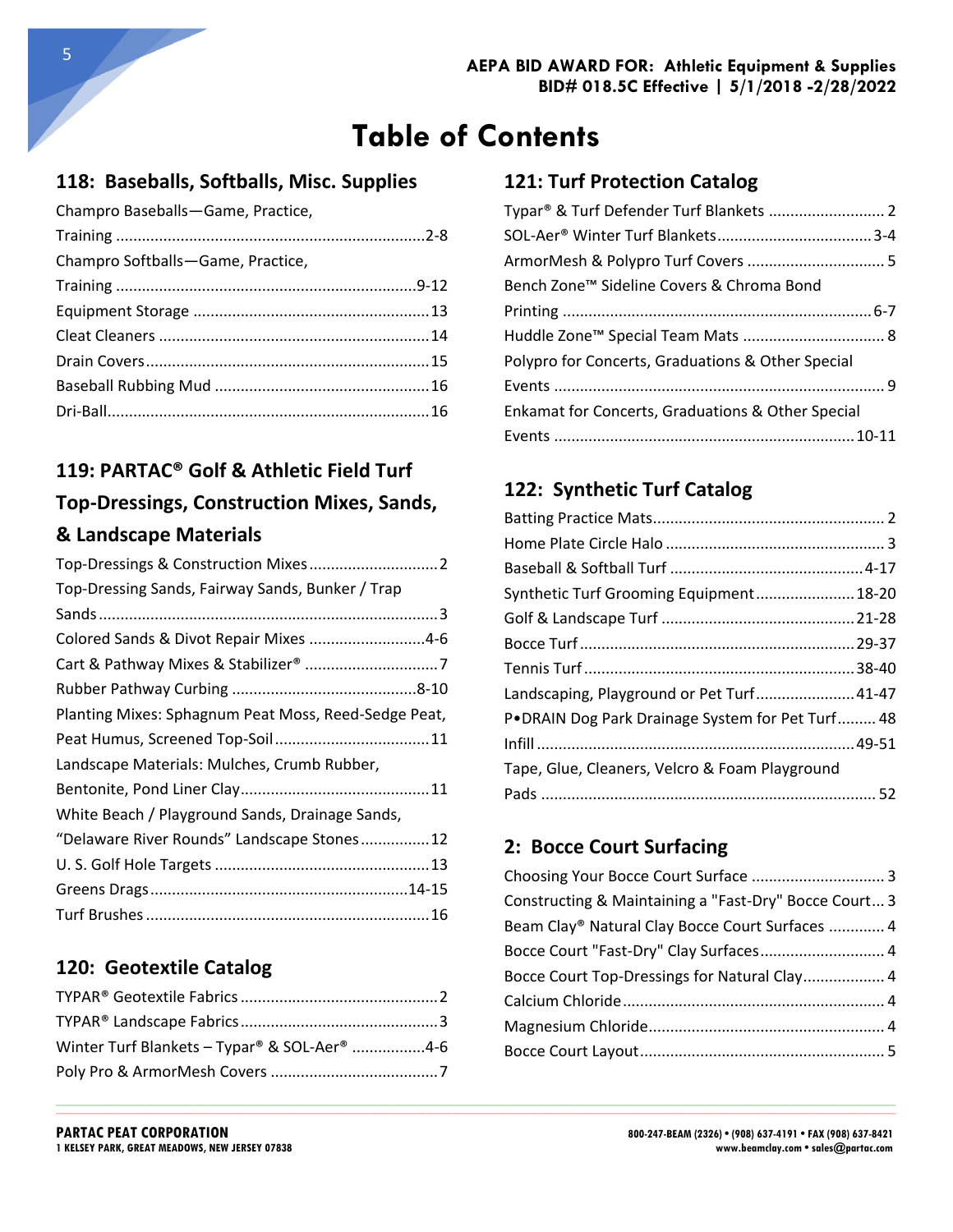**\_\_\_\_\_\_\_\_\_\_\_\_\_\_\_\_\_\_\_\_\_\_\_\_\_\_\_\_\_\_\_\_\_\_\_\_\_\_\_\_\_\_\_\_\_\_\_\_\_\_\_\_\_\_\_\_\_\_\_\_\_\_\_\_\_\_\_\_\_\_\_\_\_\_\_\_\_\_\_\_\_\_\_\_\_\_\_\_\_\_\_\_\_\_\_\_\_\_\_\_\_\_\_\_\_\_\_\_\_\_\_\_\_\_\_\_\_\_\_\_\_\_\_\_\_\_\_\_\_\_\_\_\_\_\_\_\_\_\_\_\_\_\_\_\_\_\_\_\_\_\_\_\_\_\_\_\_\_\_\_\_\_\_\_\_\_\_\_\_\_\_\_\_\_\_\_\_\_\_\_\_\_\_\_\_\_\_\_\_\_\_\_\_\_\_\_\_\_\_\_\_\_\_\_\_\_\_\_\_\_\_\_\_\_\_\_**  $\_$  ,  $\_$  ,  $\_$  ,  $\_$  ,  $\_$  ,  $\_$  ,  $\_$  ,  $\_$  ,  $\_$  ,  $\_$  ,  $\_$  ,  $\_$  ,  $\_$  ,  $\_$  ,  $\_$  ,  $\_$  ,  $\_$  ,  $\_$  ,  $\_$  ,  $\_$  ,  $\_$  ,  $\_$  ,  $\_$  ,  $\_$  ,  $\_$  ,  $\_$  ,  $\_$  ,  $\_$  ,  $\_$  ,  $\_$  ,  $\_$  ,  $\_$  ,  $\_$  ,  $\_$  ,  $\_$  ,  $\_$  ,  $\_$  ,

| Constructing & Maintaining a Natural Clay Beam Clay® |
|------------------------------------------------------|
|                                                      |
| Reconditioning or Resurfacing a Natural Clay Beam    |
|                                                      |
|                                                      |
|                                                      |
|                                                      |
|                                                      |
|                                                      |
|                                                      |
|                                                      |
|                                                      |
|                                                      |
|                                                      |
|                                                      |
|                                                      |
| Bocce Turf™ - Synthetic Turf for Bocce Courts 18-24  |
| Synthetic Turf-Installing on Concrete25              |
| Synthetic Turf-General Maintenance  26               |
|                                                      |
|                                                      |
|                                                      |
|                                                      |
|                                                      |
|                                                      |

### **3: Cricket**

### **4: Equestrian Surfaces**

| Beam Clay® Horse Track & Arena Sand/Clay Mixes  2  |
|----------------------------------------------------|
| Regional Horse Track & Arena Sand/Clay Mixes 3     |
| Beam Clay® Horse Track Arena Sands  4              |
| Stabilizer® Conditioner & Stalok Fibers for Horse  |
|                                                    |
| Rubber Granules for Equestrian Tracks & Arenas  12 |
| Rubber Horse Stall & Trailer Mats 12               |
|                                                    |
| Best Cob Premium Horse Bedding 14-16               |
|                                                    |

### **5: Football & Soccer Surfaces**

| Football/Soccer Goal Post Protector Pads 8-9          |  |
|-------------------------------------------------------|--|
|                                                       |  |
| Football Yard Markers, Chain Sets, Pylons  10-11      |  |
|                                                       |  |
|                                                       |  |
|                                                       |  |
|                                                       |  |
|                                                       |  |
| Corner Flags, Coaching Sticks, Cones & Disks  28      |  |
|                                                       |  |
|                                                       |  |
|                                                       |  |
|                                                       |  |
|                                                       |  |
|                                                       |  |
|                                                       |  |
|                                                       |  |
|                                                       |  |
|                                                       |  |
| Cleat Cleaners, Shoe Brushes, Wristband Playbooks  54 |  |
| Athletic Field Grate / Drain Covers 55                |  |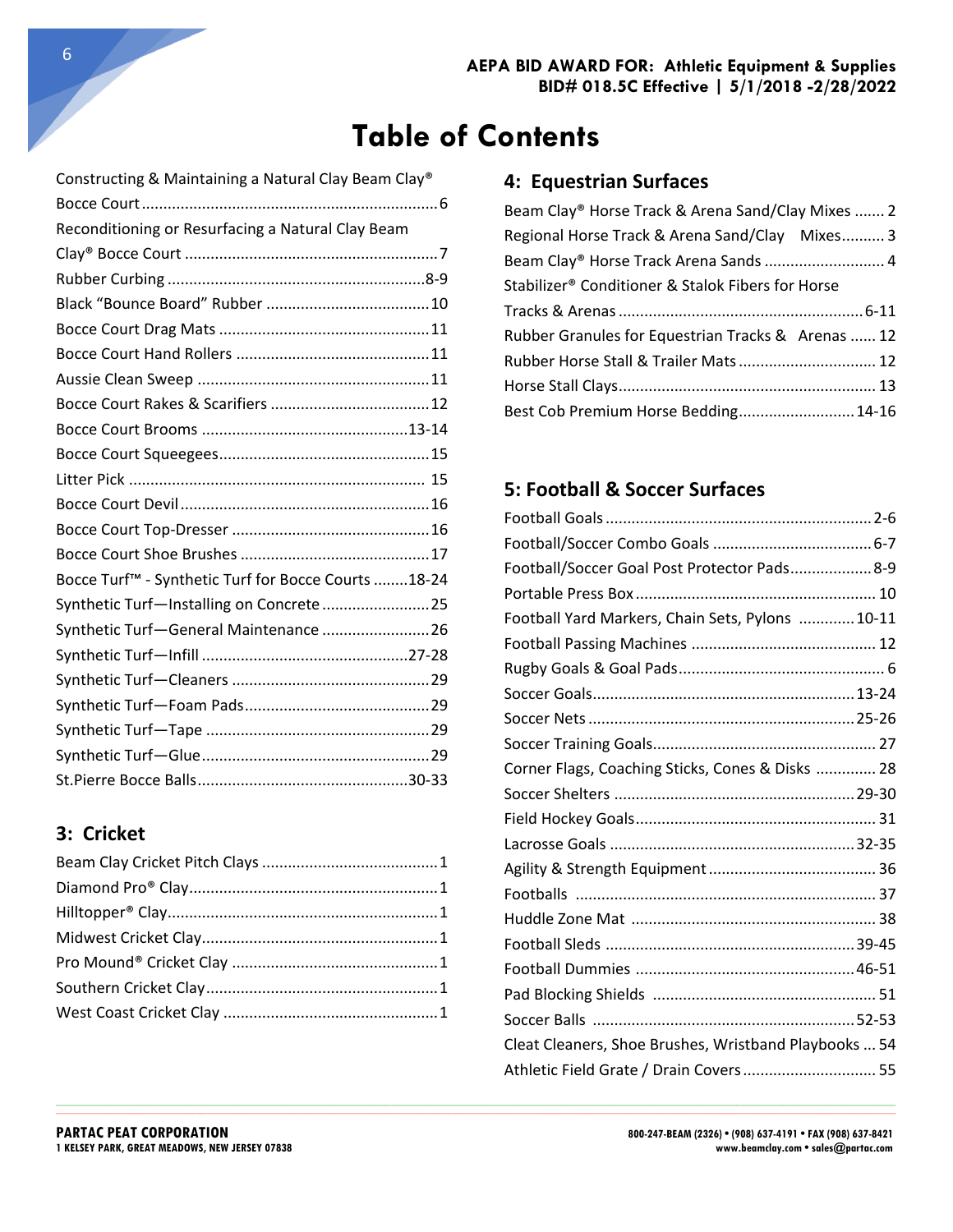**\_\_\_\_\_\_\_\_\_\_\_\_\_\_\_\_\_\_\_\_\_\_\_\_\_\_\_\_\_\_\_\_\_\_\_\_\_\_\_\_\_\_\_\_\_\_\_\_\_\_\_\_\_\_\_\_\_\_\_\_\_\_\_\_\_\_\_\_\_\_\_\_\_\_\_\_\_\_\_\_\_\_\_\_\_\_\_\_\_\_\_\_\_\_\_\_\_\_\_\_\_\_\_\_\_\_\_\_\_\_\_\_\_\_\_\_\_\_\_\_\_\_\_\_\_\_\_\_\_\_\_\_\_\_\_\_\_\_\_\_\_\_\_\_\_\_\_\_\_\_\_\_\_\_\_\_\_\_\_\_\_\_\_\_\_\_\_\_\_\_\_\_\_\_\_\_\_\_\_\_\_\_\_\_\_\_\_\_\_\_\_\_\_\_\_\_\_\_\_\_\_\_\_\_\_\_\_\_\_\_\_\_\_\_\_\_**  $\_$  ,  $\_$  ,  $\_$  ,  $\_$  ,  $\_$  ,  $\_$  ,  $\_$  ,  $\_$  ,  $\_$  ,  $\_$  ,  $\_$  ,  $\_$  ,  $\_$  ,  $\_$  ,  $\_$  ,  $\_$  ,  $\_$  ,  $\_$  ,  $\_$  ,  $\_$  ,  $\_$  ,  $\_$  ,  $\_$  ,  $\_$  ,  $\_$  ,  $\_$  ,  $\_$  ,  $\_$  ,  $\_$  ,  $\_$  ,  $\_$  ,  $\_$  ,  $\_$  ,  $\_$  ,  $\_$  ,  $\_$  ,  $\_$  ,

### **5: Football & Soccer Surfaces (cont.)**

Dri-Ball...........................................................................56 Turf Blankets *(Please see Turf Protection Catalog #1.21, pgs. 2-4)* Sideline Covers *(Please see Turf Protection Catalog #1.21, pgs. 5-11)* Aluminum Benches *(Please see Benches Catalog #1.12A, pgs. 2-12)* Field Marking Paint *(Please see Field Marking Paint Catalog #1.07B, pgs. 2-8 )* Field Marking Equipment *(Please see Field Marking Paint Catalog #1.07B, pgs. 8-18)* Athletic Field Stencils .....*(Please see Field Marking Paint Catalog #1.07B, pgs. 19-30)* Field Marking Systems*(Please see Field Marking Systems Catalog #1.07C, pgs. 1-10)*

#### **6: Horseshoe Pit Quoit Pit Mixes**

| Recommendations for Constructing & Resurfacing |  |
|------------------------------------------------|--|
|                                                |  |
|                                                |  |
|                                                |  |
| St.Pierre Pitching Horseshoes Sets 7-10        |  |

### **7: Playground Surfacing Catalog**

| Playground/Safety <sup>™</sup> Rubber Mulch Granules2-9 |  |
|---------------------------------------------------------|--|
| Playground/Safety <sup>™</sup> Playground Wear Mats4    |  |
| Playground/Safety <sup>™</sup> Rubber Curbing 11-12     |  |
|                                                         |  |

| Playground/Safety <sup>™</sup> Wood Mulch 18        |  |
|-----------------------------------------------------|--|
|                                                     |  |
|                                                     |  |
|                                                     |  |
|                                                     |  |
|                                                     |  |
| Dodge Ball, 4-Square Ball, Tether Ball, Stop Watch, |  |
|                                                     |  |
|                                                     |  |
|                                                     |  |

## **8A: Beam Clay® Tennis Court Surfaces Natural Clay & Fast-Dry Clay**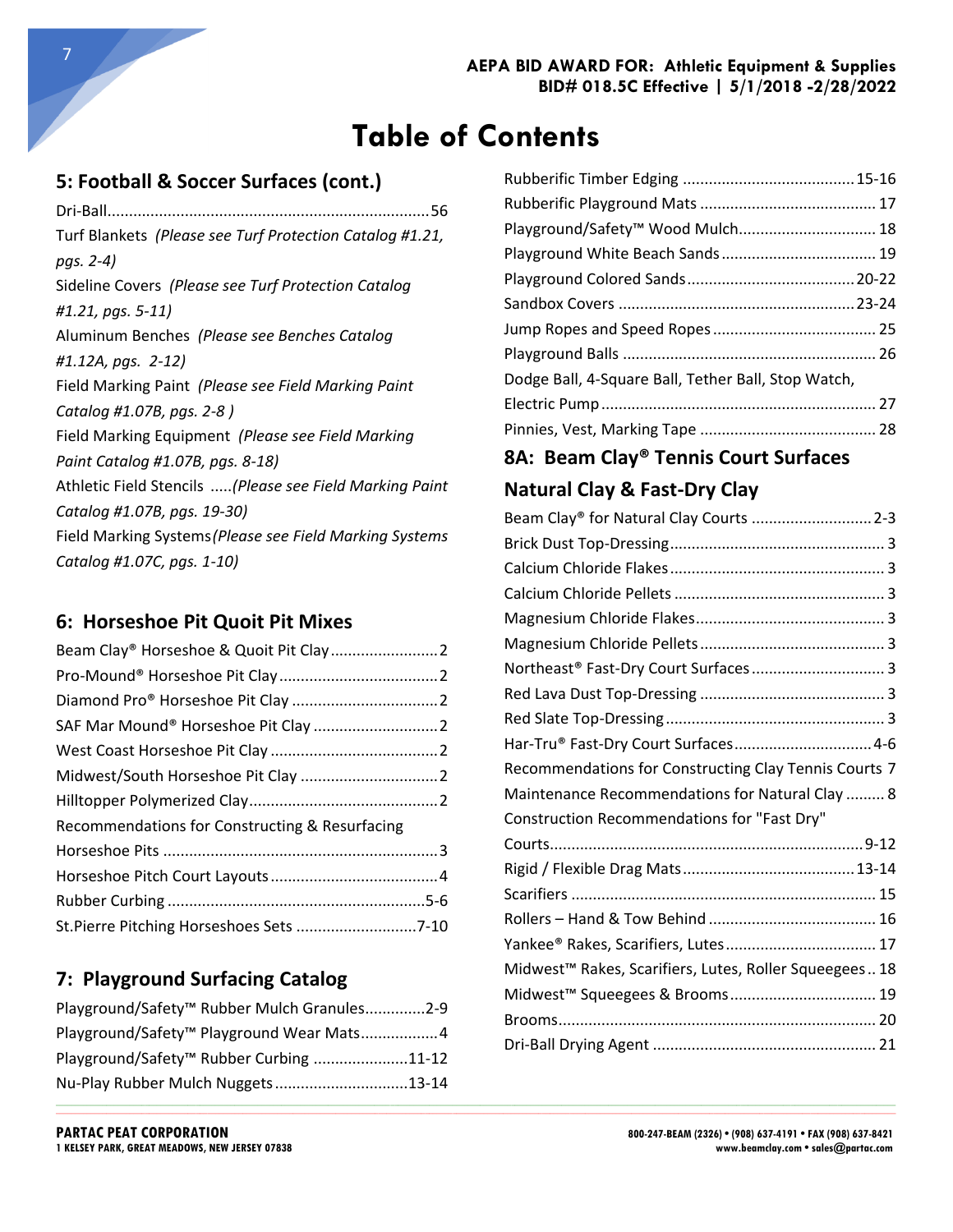### **8C: Hartru Tennis Court Accessories**

| <b>Featured Products</b>               |  |
|----------------------------------------|--|
|                                        |  |
|                                        |  |
|                                        |  |
| Court Equipment & Fabrics              |  |
|                                        |  |
|                                        |  |
|                                        |  |
|                                        |  |
|                                        |  |
| Deluxe Tennis Rebound Net and Frame 15 |  |
|                                        |  |
|                                        |  |
|                                        |  |
|                                        |  |
| Ball Gear & Backboards                 |  |
|                                        |  |
|                                        |  |
|                                        |  |
|                                        |  |
| <b>Court Maintenance</b>               |  |
|                                        |  |
|                                        |  |
|                                        |  |
|                                        |  |
|                                        |  |
|                                        |  |
|                                        |  |
|                                        |  |
|                                        |  |
| <b>Hard Court Accessories</b>          |  |
|                                        |  |
|                                        |  |
|                                        |  |

| <b>Court Accessories</b> |  |
|--------------------------|--|
|                          |  |
|                          |  |
|                          |  |
|                          |  |
| <b>Court Seating</b>     |  |
|                          |  |
|                          |  |
|                          |  |

## 9: Track Catalog

| Running Track Aluminum Curbing & Roll Out Runway 6 |  |
|----------------------------------------------------|--|
|                                                    |  |
| Running Track Protective Covers 8-13               |  |
|                                                    |  |
|                                                    |  |
|                                                    |  |
|                                                    |  |
|                                                    |  |
|                                                    |  |
|                                                    |  |
| Shot Put Throwing Sector Surfaces  41              |  |
| Shots   Throwing Weights   Hammers 38, 42-43       |  |
|                                                    |  |
|                                                    |  |
| Discus Cage, Rings, Sector Guide, Tape46-47        |  |

### 10: Volleyball Catalog

| Base Pads, Antennas & Boundary Tape 14 |  |
|----------------------------------------|--|
|                                        |  |